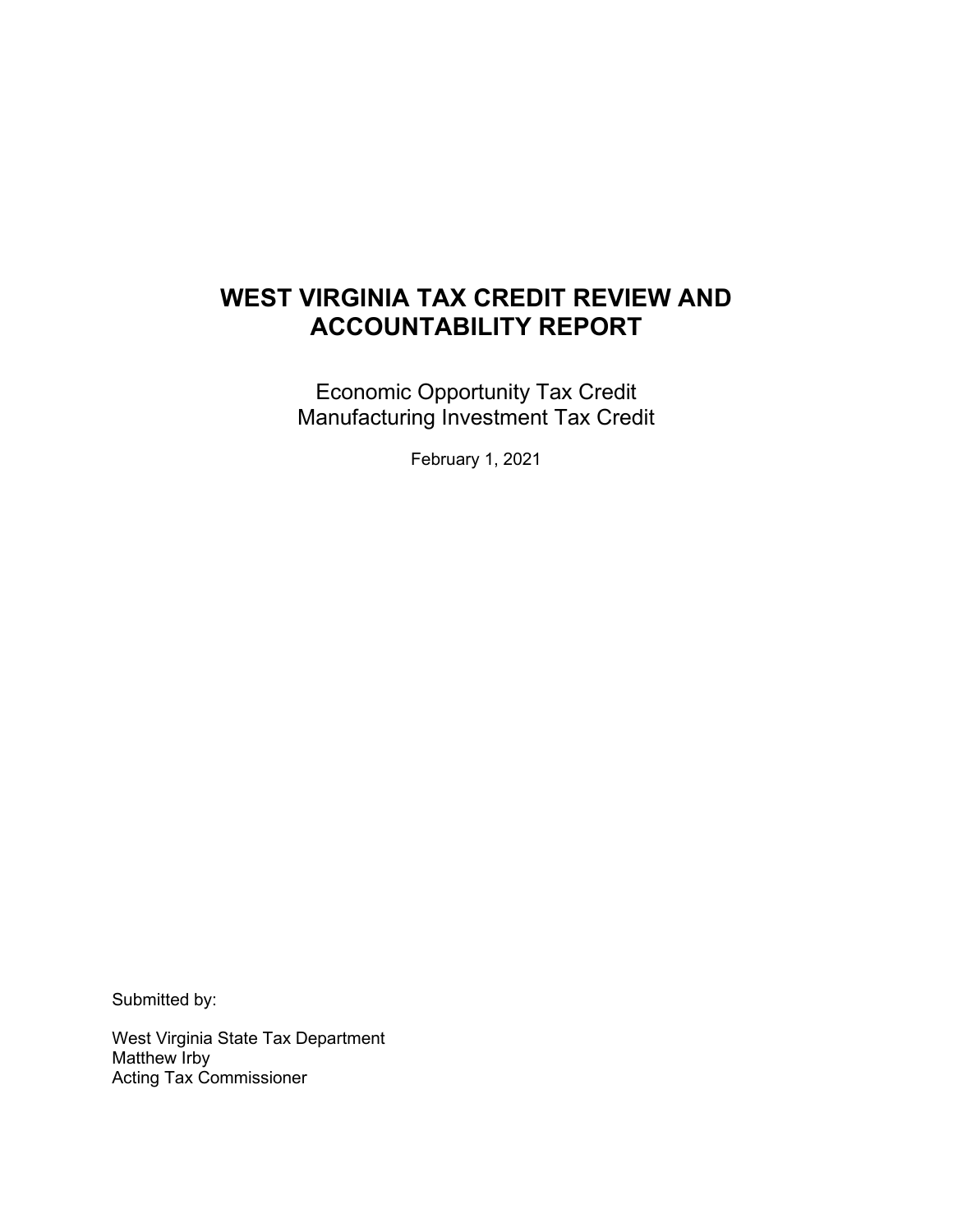# **TABLE OF CONTENTS**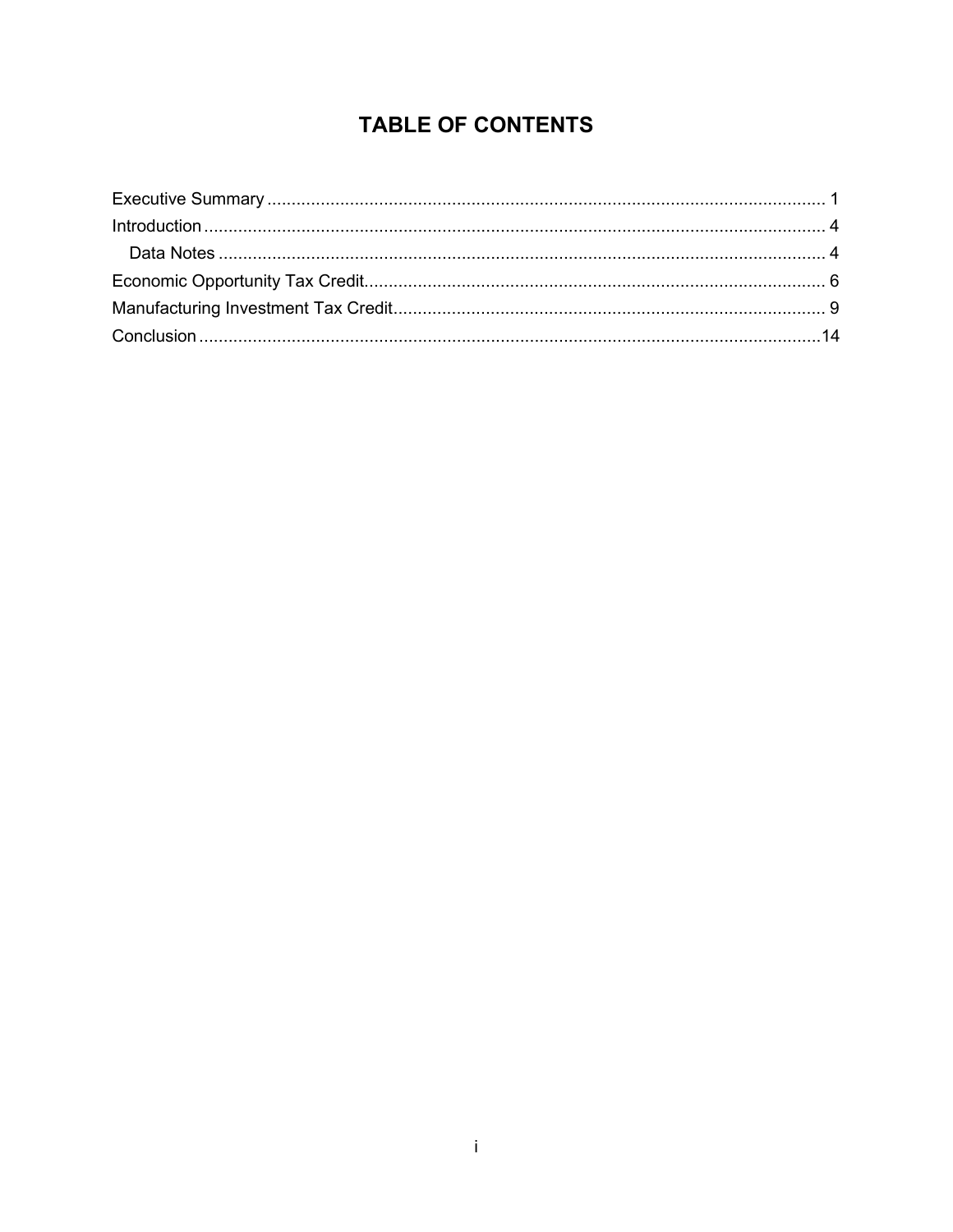# **TABLE OF TABLES**

| Table 5 – Average Manufacturing Credit Claims for Tax Years 2012 Through 2018 10   |  |
|------------------------------------------------------------------------------------|--|
| Table 6 – Change in Employment of West Virginia Manufacturing Credit Applicants 11 |  |
|                                                                                    |  |
|                                                                                    |  |

# **TABLE OF GRAPHS**

Graph 1 – Average Manufacturing Wages for Tax Years 2012 Through 2018 ...........................13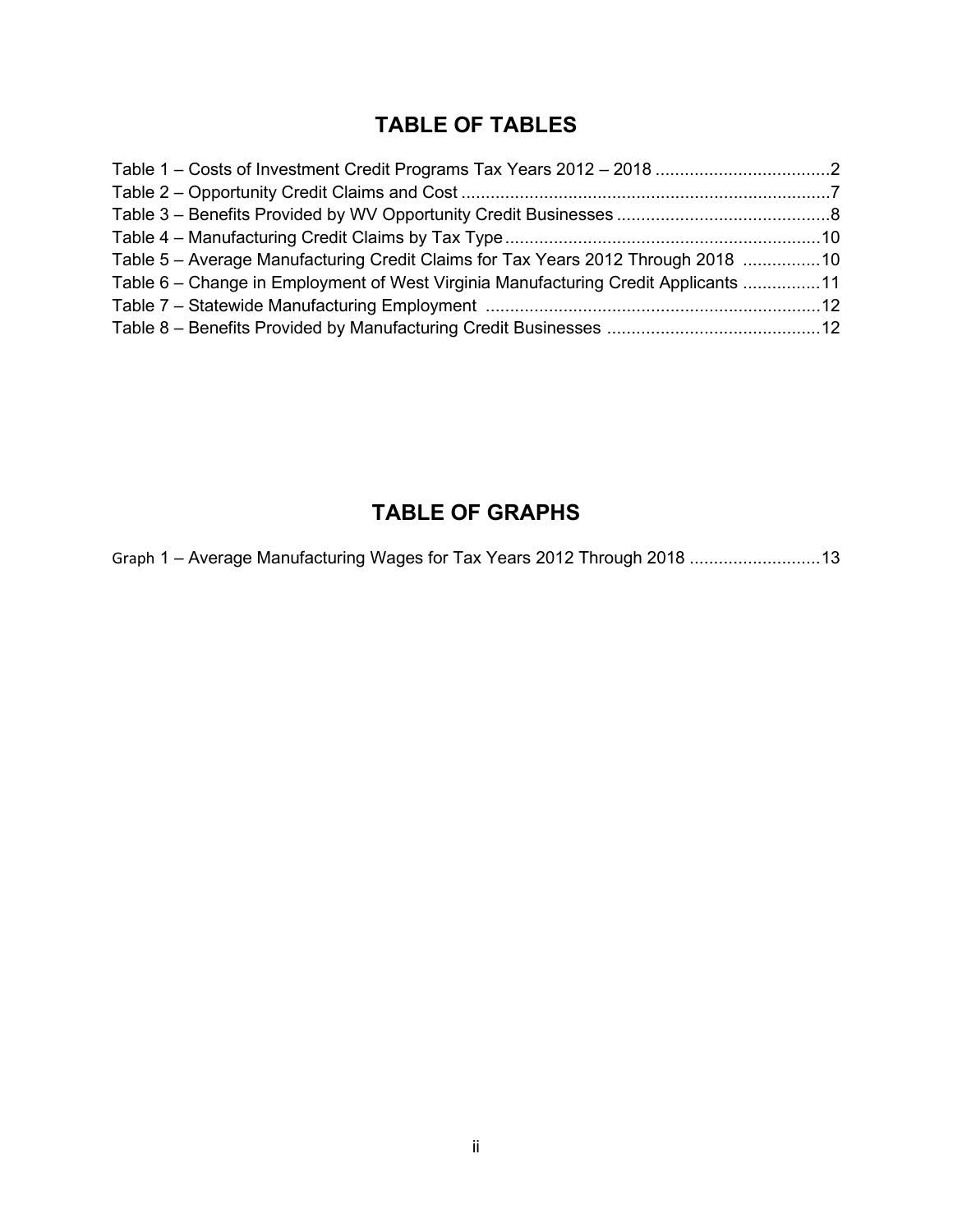## **EXECUTIVE SUMMARY**

<span id="page-3-0"></span>West Virginia Law requires a triennial tax credit review and accountability report evaluating the cost effectiveness of three separate investment tax credit programs: (1) The Economic Opportunity Credit (Opportunity Credit); (2) The Strategic Research and Development Tax Credit (Research Credit); and (3) The Manufacturing Investment Tax Credit (Manufacturing Credit). The first evaluation report, issued in 2006, contained minimal feedback due to the lack of significant data on the new investment tax credit programs. With more extensive historical information now available, recent reports provide a broader evaluation of these tax credit programs.

Statutory changes enacted in recent years altered some of the tax credit programs. These changes included a temporary venture capital tax credit, called the High-Growth Business Investment Tax Credit, for investors who invested in qualified small research and development companies between July 2005 and June 2008 and a temporary refundable tax credit option available to qualified small research and development firms related to Research Credit investments made between July 2004 and December 2007. Opportunity Credits were made available under slightly modified rules to qualified high-technology manufacturers in 2007 and qualified businesses creating fewer than 20 new jobs in 2008. Finally, the Legislature repealed the Research Credit effective January 1, 2014.

In addition, the Legislature enacted comprehensive business tax reforms between 2006 and 2008, which have further altered the business tax structure. These changes include the phaseout of the Business Franchise Tax by 2015, required mandatory combined reporting for unitary corporations beginning in 2009, a nonrefundable tax credit equal to local West Virginia property taxes paid on manufacturing inventory beginning in 2009, and a gradual reduction of the Corporation Net Income Tax rate from 9.0 percent to 6.5 percent by 2014.

The 2021 report provides updated fiscal information on both the Opportunity Credit and the Manufacturing Credit for the period between 20[1](#page-3-1)2 and 2018.<sup>1</sup> The Research Credit is omitted from this report because this program was terminated at the end of 2013 and little new information is available since the [2](#page-3-2)018 evaluation report.<sup>2</sup> Recent costs of these programs follow in Table 1.

<span id="page-3-2"></span><span id="page-3-1"></span> $<sup>1</sup>$  The statutes necessitating this triennial review require only the most recent three years for which information is</sup> available. This report includes a total of seven years to provide some context of recent trends in these credit programs. Analyses of credits for older taxable periods can be referenced in prior Tax Credit Review and Accountability reports. <sup>2</sup> Due to expiration of the Research Credit, there has been no significant additional cost or benefits from this credit program in recent years. For this reason, any further analysis of this credit is generally omitted from this report.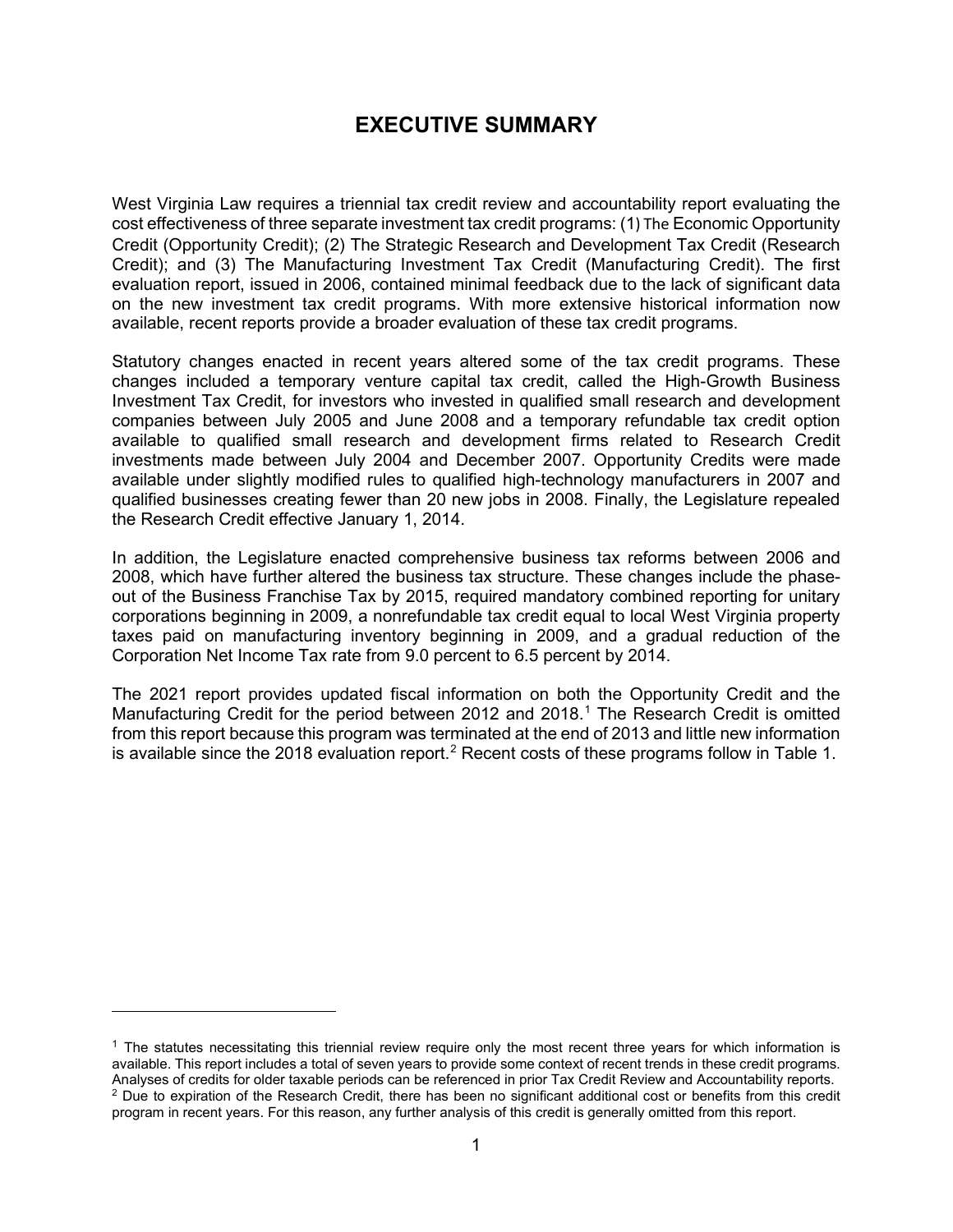| <b>Tax Year</b> | <b>Opportunity Credit</b> | <b>Manufacturing Credit</b> | <b>Total</b> |
|-----------------|---------------------------|-----------------------------|--------------|
| 2012            | \$16,876,471              | \$6,330,102                 | \$23,206,573 |
|                 |                           |                             |              |
| 2013            | \$9,364,871               | \$5,769,443                 | \$15,134,314 |
| 2014            | \$7,955,259               | \$5,749,579                 | \$13,704,838 |
| 2015            | \$3,559,364               | \$4,306,907                 | \$7,866,271  |
| 2016            | \$3,052,963               | \$4,485,598                 | \$7,538,561  |
| 2017            | \$3,352,896               | \$3,356,514                 | \$6,709,410  |
| 2018            | \$1,729,814               | \$1,900,565                 | \$3,630,379  |

**Table 1 – Costs of Investment Credit Programs Tax Years 2012 – 2018** 

Data indicate that the average annual cost of the Opportunity Credit program was roughly \$6.6 million from tax years 2012 to 2018 while the average annual cost of the Manufacturing Credit was nearly \$4.6 million for this period. Other major report findings include:

- Employees of firms receiving tax credit benefits generally benefitted from employerprovided health insurance and pension plans.
- The amount of tax credit claimed on tax returns will generally be less than the amount of available tax credit due to the tax liability limits of the Taxpayer. Tax credit claims are further limited by the recent elimination of the Business Franchise Tax and reductions in the Corporation Net Income Tax rate.
- The credit programs may help some individual business Taxpayers, but the overall impact of the credit programs on economic growth is modest at best.
- The cost of the new business tax credit incentive programs is relatively small in comparison to both the overall state budget and other state and local tax expenditures.
- Business tax credits complicate the Tax Code and result in additional compliance costs for Taxpayers and additional administrative costs for the State Tax Department.
- The West Virginia State tax burden for the manufacturing sector is generally competitive with surrounding states because of the 60 percent tax break offered by the Manufacturing Credit. Local taxes are not part of this equation. Local taxes are a larger potential impediment to economic growth than are West Virginia State business taxes. Local property taxes on machinery and equipment represent a significant component of the total tax costs for West Virginia manufacturing businesses.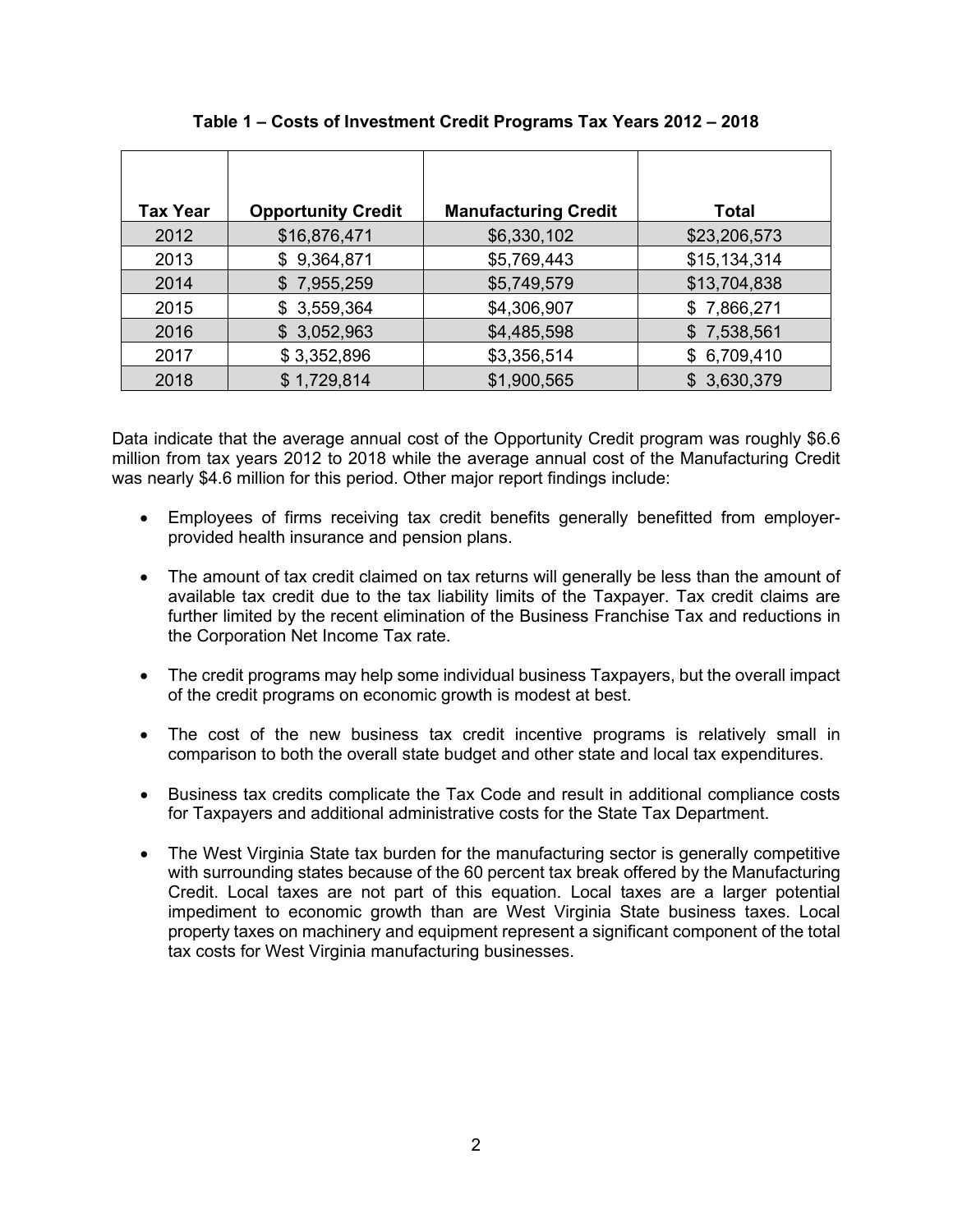- Investment tax credits for the manufacturing sector offset a small portion of these total State and local tax costs.
- As the Opportunity Credit and Manufacturing Credit programs have matured, compliance with the respective tax credit application requirements has improved.
- <span id="page-5-0"></span>• Despite efforts to streamline the reporting process for the applications, schedules, and other forms required to evaluate and administer these credit programs, there always exists the possibility that some paperwork can be separated from the return a Taxpayer files. Tax returns, particularly those for corporate taxpayers, often exceed 100 pages. Given that these programs have annual filing requirements for supplementary forms to ascertain credit availability, penalties for failure to timely file applications or schedules are sometimes imposed. This constrains the State Tax Department's efforts to timely measure accountability of these credit programs.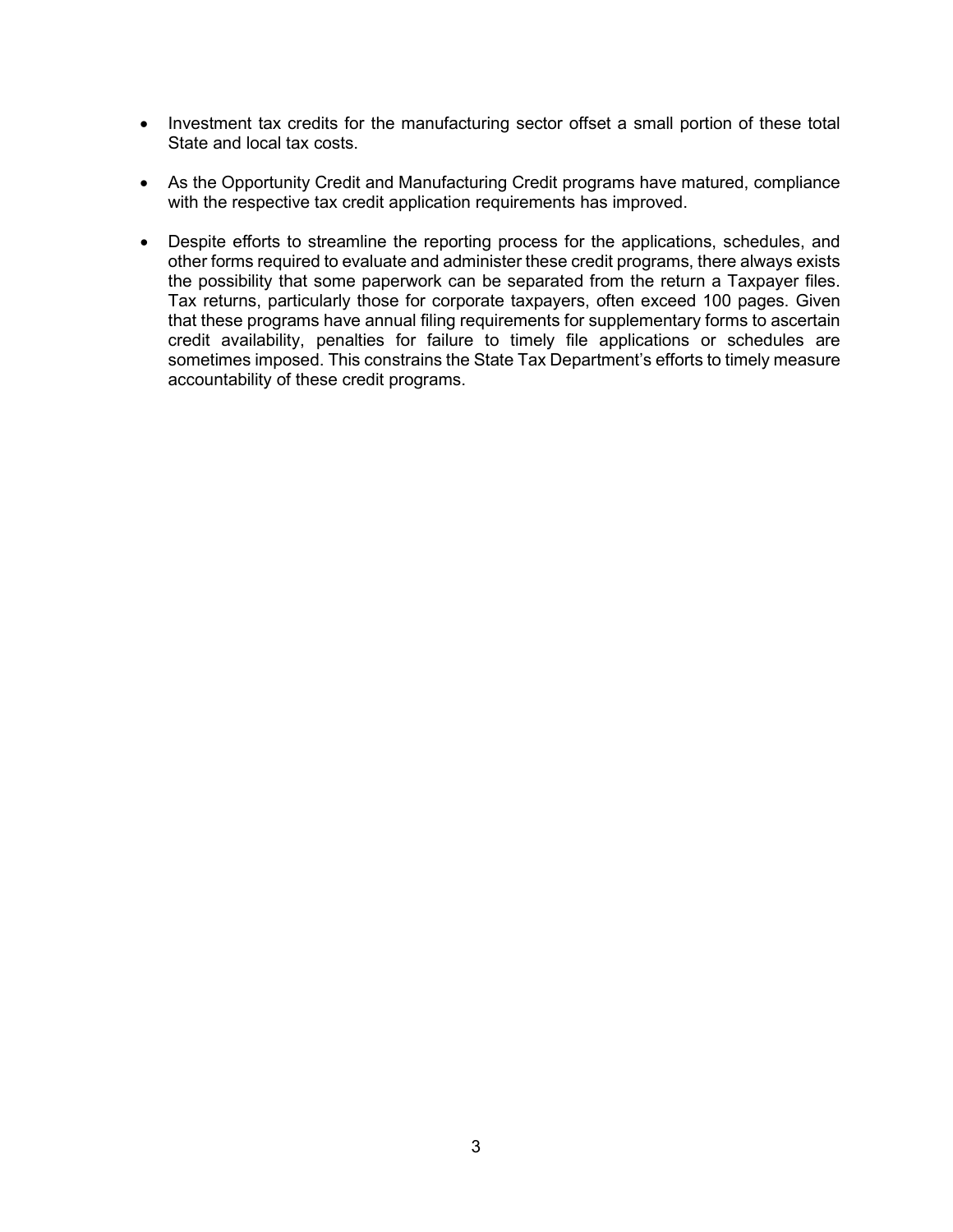## **INTRODUCTION**

In 2002, the Legislature created three new tax credit programs applicable to investment placed in service or use on or after January 1, 2003: the Opportunity Credit, the Research Credit, and the Manufacturing Credit. In 2004, an additional new credit, the temporary High-Growth Business Investment Tax Credit, was enacted with a scheduled termination in 2008.

The enacting legislation for each of the aforementioned credits includes provisions for the State Tax Commissioner to submit to the Governor, the President of the Senate, and the Speaker of the House of Delegates a triennial tax credit review and accountability report evaluating the cost effectiveness of each tax credit program. The first report was due February 1, 2006, with subsequent reports due on February 1 every third year thereafter, and covered credits related to tax years ending in 2003. Subsequent reports have covered the period beginning with Tax Year 2003 and ending with the taxable year completed three years prior to report publication. This report covers credits related to tax years 2012 through 2018.

### <span id="page-6-0"></span>**DATA NOTES**

For the purpose of consistency, data in this report are organized by tax year. A tax year refers to the year in which a Taxpayer's filing period began (e.g., a filing period of October 1, 2014 to September 30, 2015 would be referred to as Tax Year 2014). The first day of a taxable period can vary throughout the year, so organizing these data by Tax Year provides uniformity in the analysis. This report focuses on credits claimed from Tax Year 2012 to Tax Year 2018. Although the statutory due dates<sup>[3](#page-6-1)</sup> of Tax Year 2019 returns occurred before analysis for this report concluded, many Taxpayers use an automatic six-month extension before filing final returns with credit claims. These returns are currently under review and being processed by the State Tax Department.

Due to the complex nature of some tax returns, some of those filed for more recent tax years covered in this report have yet to be fully processed. For this reason, statistical results for these years do not represent complete records of credit claims. Tax returns can generally be amended through the third year following the original due date of the return, but older years can also be amended if opened for audit (e.g., by the Internal Revenue Service). It is important to note that credit claims as provided in the tables and graphs of this report may be subject to revision via amendment by the Taxpayer or upon audit by the State Tax Department.

Data for this report are generally extracted from tax credit application forms, tax credit schedules, and tax returns. Finalized changes resulting from tax audits and other review efforts by the Department are incorporated in the results to the extent possible. **It is important to note, however, that all data are subject to change.** Given that analysis for this report concluded in January 2021, any adjustments to tax credits occurring after that date, even for older taxable periods, would alter the number of claims and aggregate amounts reported in this document.

In addition, recent policy changes have collectively led to fewer credit claims and smaller aggregate credit amounts over time. One example of this reduction relates to the Business

<span id="page-6-1"></span> $3$  Tax Year 2019 due dates are July 15, 2020 for Pass-Through Entities treated as a partnership for federal and state income tax purpose and July 15, 2020 for C-Corporations and limited liability companies that elect to be treated as a corporation for federal and state income tax purposes. The three-month filing extension from the State Tax Department is in response to the COVD-19 Pandemic.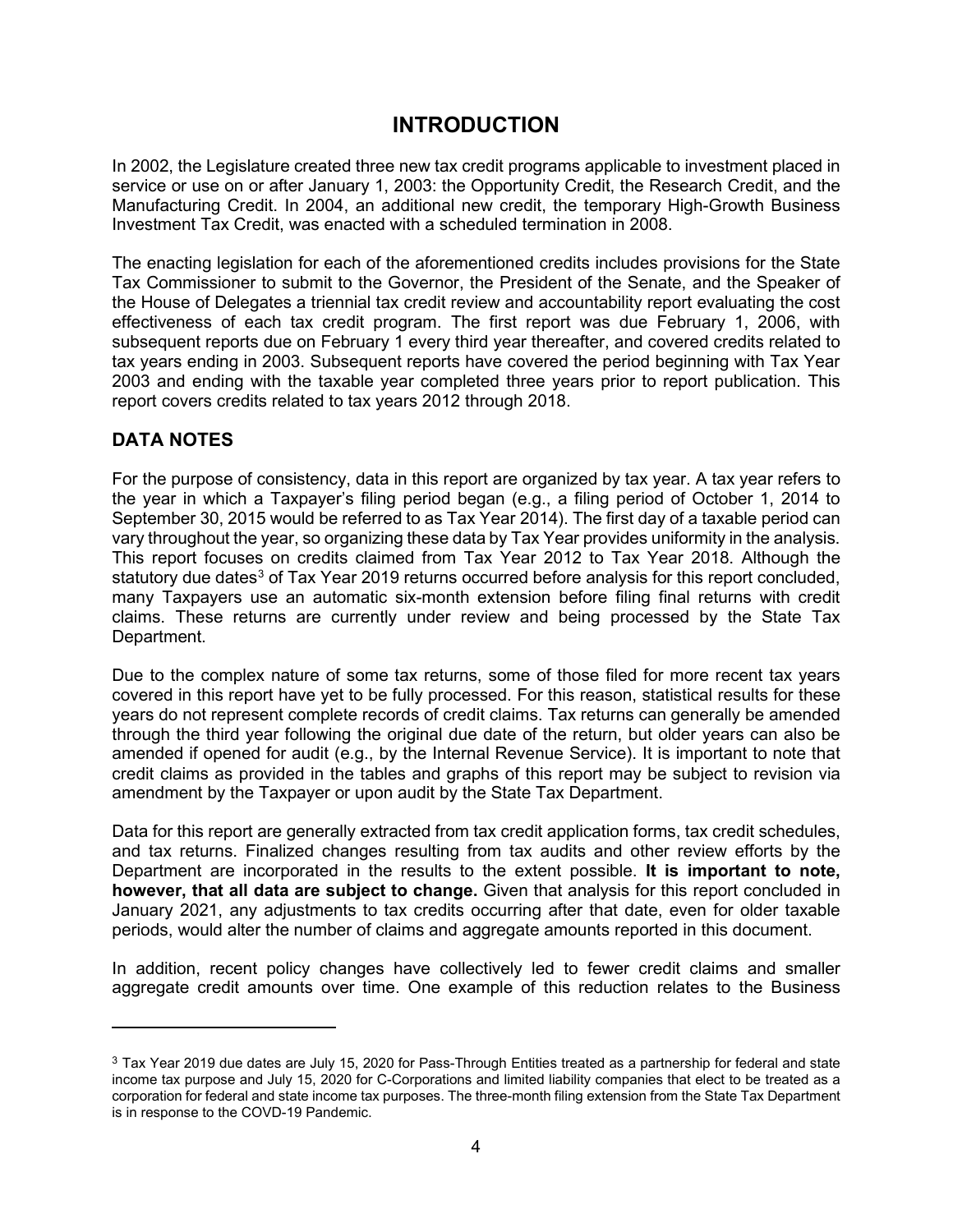Franchise Tax, which terminated effective January 1, 2015 and thus began substantially affecting trends in Tax Year 2015. The termination of this tax reduced total offsets of the credits discussed in this report. Additionally, Corporation Net Income Tax rates declined by 1.25 percentage points during the taxable periods covered in this report. These modifications to Tax Law provided all corporate Taxpayers a tax benefit without the creation of additional tax credit programs.

A description of the two investment tax credits subject to evaluation in this report follows. Copies of tax credit applications and schedules for these and other West Virginia tax credits may be found on the West Virginia State Tax Department website.<sup>[4](#page-7-0)</sup> Unless otherwise specified, West Virginia employment and wage data used to characterize labor force statistics obtained from credit applications is supplied by Workforce West Virginia.<sup>[5](#page-7-1)</sup>

<span id="page-7-0"></span><sup>4</sup> [http://tax.wv.gov/Pages/default.aspx](about:blank)

<span id="page-7-1"></span><sup>5</sup> [http://workforcewv.org/](about:blank)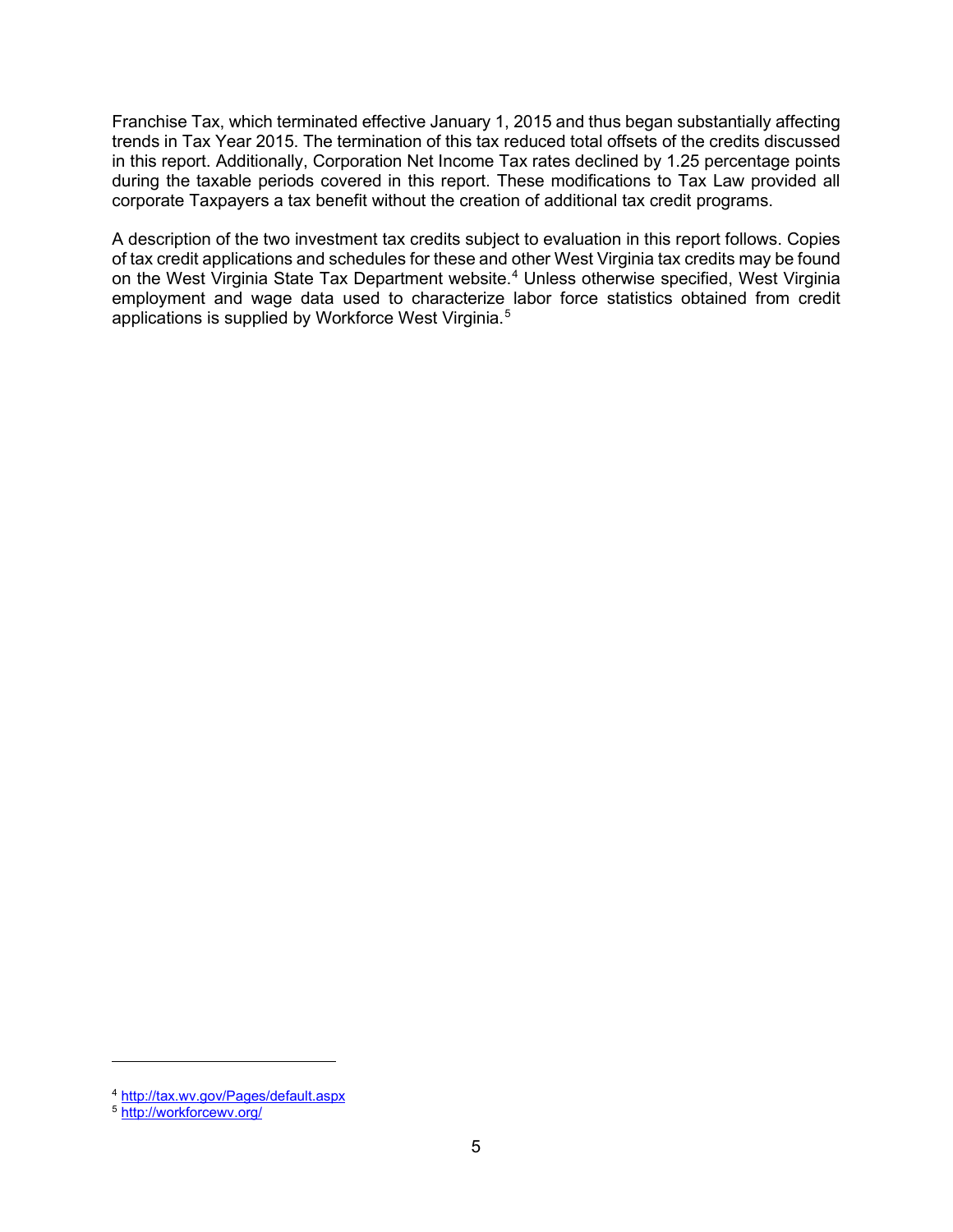# **ECONOMIC OPPORTUNITY TAX CREDIT**

<span id="page-8-0"></span>The intent of the Opportunity Credit, as stated in Section 11-13Q-2 of the West Virginia Code, is as follows:

"The Legislature finds that the encouragement of economic opportunity in this state is in the public interest and promotes the general welfare of the people of this state. In order to encourage greater capital investment in businesses in this state and thereby increase economic opportunity in this state, there is hereby enacted the economic opportunity tax credit."

In order to claim the Opportunity Credit, eligible Taxpayers must create a minimum number of new jobs. With the termination of the Business Investment and Jobs Expansion Tax Credit (Super Credit), the Opportunity Credit is West Virginia's primary job creation tax incentive. The major enhancement of the Opportunity Credit, compared to the Super Credit, was a reduction in the number of new jobs required to qualify for the credit from 50 to 20.

As enacted in 2002 and applicable for tax years beginning on or after January 1, 2003, the Opportunity Credit has three components that assist in determining qualification:

- 1. A requirement that qualifying Taxpayers create at least 20 new jobs.
- 2. A requirement directed toward small businesses, that qualifying Taxpayers create at least 10 new jobs.
- 3. A requirement directed toward corporate headquarters relocation, that businesses establish headquarters in West Virginia and create at least 15 new jobs.

Two additional components, the specified high-technology manufacturer, and additional jobs options, were added in 2007 and 2008, respectively.

The criteria for the review and accountability report for the Opportunity Credit, as stated in W. Va. Code §11-13Q-20, are as follows:

- The number of taxpayers claiming the credit.
- The net number of new jobs created by all taxpayers claiming the credit.
- The cost of the credit.
- The cost of the credit per new job created.
- Comparison of employment trends for an industry and for taxpayers within the industry that claim the credit.

The Opportunity Credit can be used to offset liabilities for the Business and Occupation Tax, Business Franchise Tax (prior to termination), Corporation Net Income Tax, and Personal Income Tax.<sup>[6](#page-8-1)</sup> Since electing small business corporations, limited liability companies, partnerships, and other unincorporated organizations can allocate credit among the members, the count of

<span id="page-8-1"></span><sup>&</sup>lt;sup>6</sup> Due to Taxpayer confidentiality, a breakout of Opportunity Credit claims by year and by tax type is not provided as there are insufficient numbers of Business and Occupation Tax and Personal Income Tax credit offsets year-to-year to permit disclosure.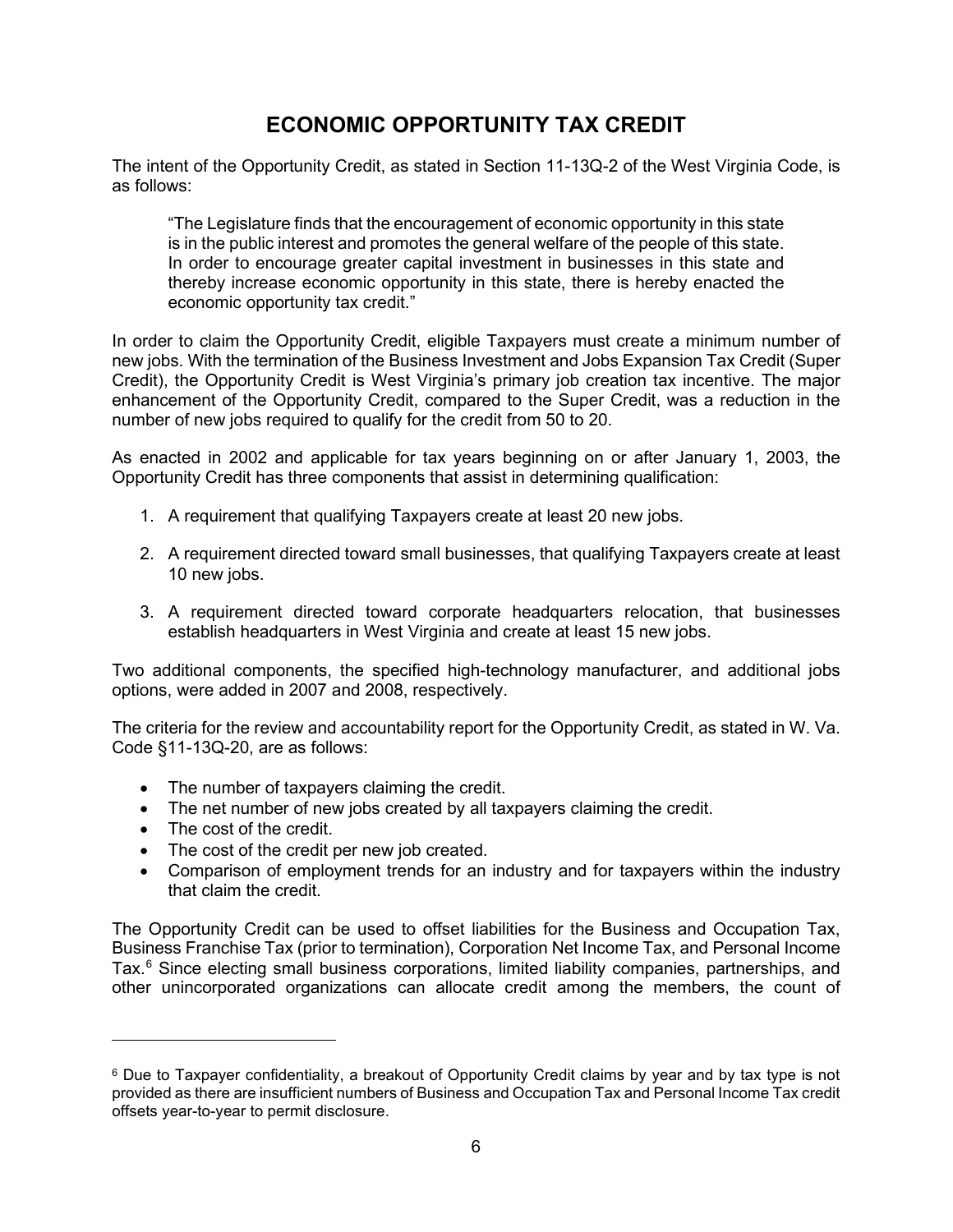taxpayers claiming the credit is greater than the number of businesses that made the investment and created the jobs.

The Opportunity Credit may be claimed by the Taxpayer over a 10-year period. Thus, taxpayers that made qualifying investments in tax year 2003 would be entitled to claim an annual allocation of the credit for tax years 2003 through 2012. There is also a three-year credit carryover provision that could extend the application of the tax credit for up to 13 years. Table 2 provides counts of taxpayers claiming the Opportunity Credit and aggregate associated cost to the State from tax years 2012 to 2018. The number of taxpayers claiming the credit is not additive since most taxpayers are included in the counts for multiple years.

| <b>Tax Year</b> | <b>Claimants</b> | Cost         |
|-----------------|------------------|--------------|
| 2012            | 21               | \$16,876,471 |
| 2013            | 17               | \$9,364,871  |
| 2014            | 25               | \$7,955,259  |
| 2015            | 12               | \$3,559,364  |
| 2016            | 13               | \$3,052,963  |
| 2017            | 11               | \$3,352,896  |
| 2018            |                  | \$1,729,814  |

#### **Table 2 – Opportunity Credit Claimants and Cost**

Data are subject to change.

Provisions in the Economic Opportunity Tax Credit Law require the credit claimant to certify the actual number of new jobs created in West Virginia that are directly attributable to the qualified investment with the annual tax return filed for the third taxable year in which the qualified investment was placed in service or use. Such information is collected on the Schedule for Opportunity Credit (form WV/EOTC-1). Where the WV/EOTC-1 for the third tax year was not readily available, the new job information was extracted from the Application for Opportunity Credit (form WV/EOTC-A) filed by the claimant.

By Law, a taxpayer must create a minimum number of new jobs (typically 20) by the third year following the initial placement of qualified investment into service. For example, if Company ABC makes a qualified investment in 2017, the company must attain the required number of new jobs by 2019, the third year, for ongoing entitlement to benefit from the Opportunity Credit. If the minimum number of new jobs is not attained at that time, all prior year claims to Opportunity Credit from the qualified investment are subject to recapture and no ongoing tax credit benefit remains in place. In any year after the third year that employment gains fall below the required minimum, tax credit benefits are forfeited for such year.

Based upon information from tax credit forms filed for the third year following Opportunity Credit investment, the number of new jobs created or anticipated to be created by Taxpayers claiming the credit after Year 3 was [7](#page-9-0),098 from tax years 2012 to 2018<sup>7</sup>. However, total employment levels for any Taxpayer may fluctuate significantly from one year to the next due to general economic conditions. If the Taxpayer maintains the minimum number of new jobs (typically 20 for nearly all

<span id="page-9-0"></span><sup>&</sup>lt;sup>7</sup> Note that some of these jobs could have initially been created prior to the beginning of this six-year period.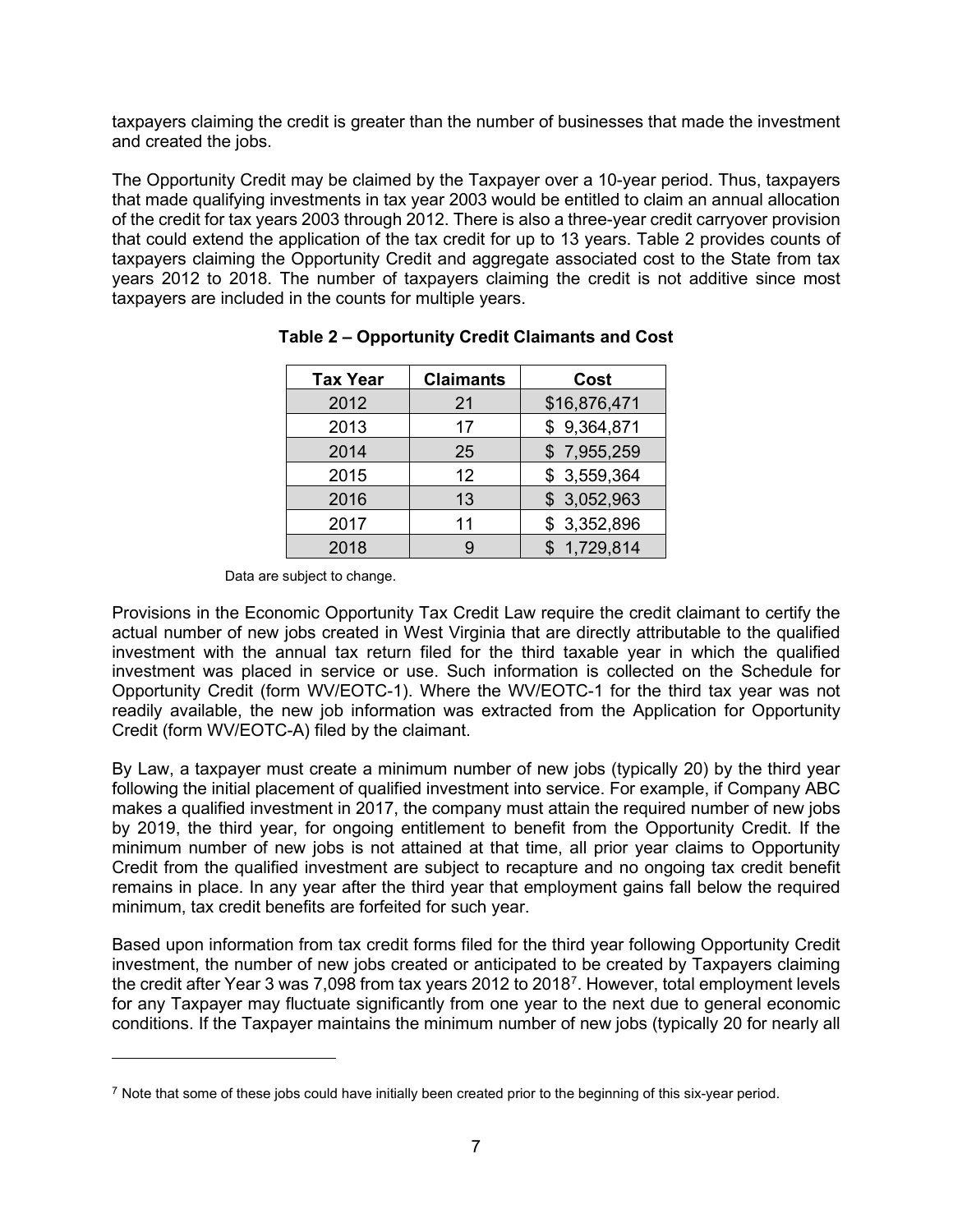applicants) over each year of the remaining 10-year period of tax credit application beyond the third year of actual employment gain measure, the annual tax credit benefit is retained. Therefore, total net employment gains in any single year for all Taxpayers claiming the Opportunity Credit may be higher or lower than the collective number of certified new jobs attained in the third year by this group of taxpayers. In some cases, Taxpayers had increases in jobs and investments that qualified for multiple levels of the credit. For example, if a business created 20 or more new jobs over one three-year period and then created 20 or more new jobs over a subsequent three-year period, the Taxpayer would be entitled to a separate Opportunity Credit for each three-year period in which at least 20 jobs were created. Over the seven-year tax period covered by this report, claims for the Opportunity Credit totaled nearly \$45.9 million, indicating a cost of roughly \$6,500 per new job over that period.

As part of the data collected from the WV/EOTC-A, applicants were asked to provide information on health plans and retirement plans provided to employees. Table 3 summarizes information reported on those Applications of which Taxpayers provided the requested data. The values in this table exclude missing values from the calculations.

|                                                                 | <b>Health Plan</b> | <b>Retirement Plan</b> |
|-----------------------------------------------------------------|--------------------|------------------------|
| Opportunity Credit businesses providing 100<br>percent coverage | 50.0%              | $37.5\%$               |
| Weighted percentage of new jobs covered                         | 80.0%              | 90.0%                  |
| Weighted average cost of benefit per employee                   | \$7,541            | \$3,863                |

#### **Table 3 – Benefits Provided by WV Opportunity Credit Businesses**

The State Tax Department monitors all Opportunity Credit claimants to ensure that the statutory job creation requirements are met over the life of the tax credit benefit. Taxpayers who fail to meet the job creation requirements set forth in the Statute lose entitlement to the Opportunity Credit for any year of non-compliance. It is important to note that, while efforts are made to verify these numbers, employment data is self-reported by taxpayers.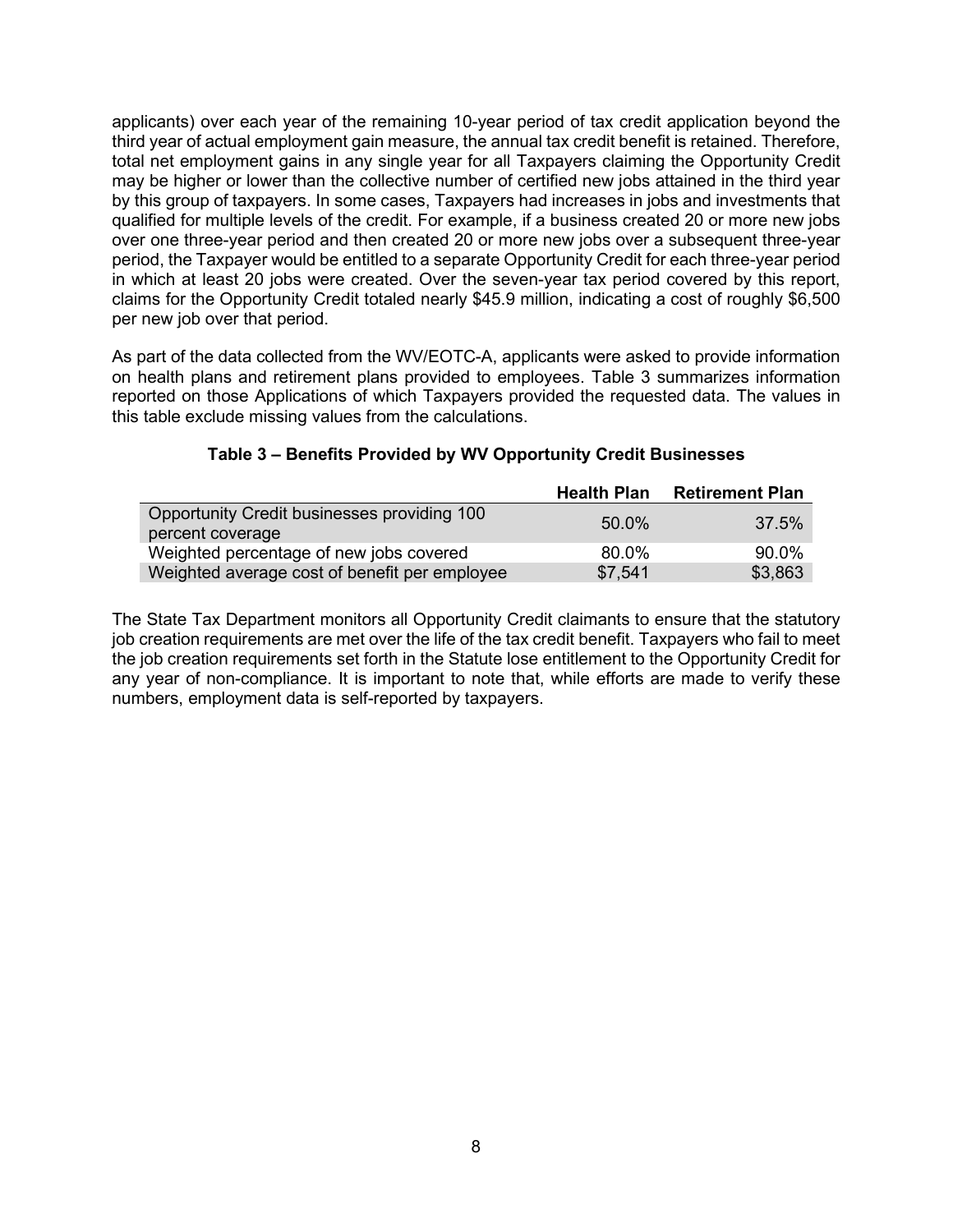## **MANUFACTURING INVESTMENT TAX CREDIT**

<span id="page-11-0"></span>As stated in Section 11-13S-2 of the West Virginia Code, the intent and purpose of the Manufacturing Credit is as follows:

"The Legislature finds that the encouragement of the location of new industry in this state, and the expansion, growth and revitalization of existing industrial facilities in this state is in the public interest and promotes the general welfare of the people of this state."

This credit essentially replaced the Industrial Expansion and Revitalization Credit (WV/IERC) for manufacturers. The WV/IERC was retained only for electric power producers. Although the percentage used in determining the amount of credit available from qualifying investment was reduced for the West Virginia Manufacturing Credit, the credit can now be used to offset Corporation Net Income Tax liability. Additionally, the definition of "manufacturers" was narrowed in comparison to the definition used for the WV/IERC.

The criteria for the review and accountability report for the Manufacturing Credit, as stated in W. Va. Code §11-13S-10, are as follows:

- The numbers of taxpayers claiming the credit.
- The net number, type, and duration of new jobs created by all taxpayers claiming the credit and the wages and benefits paid.
- The cost of the credit.
- The cost of the credit per new job created.
- Comparison of employment trends for an industry and for taxpayers within the industry that claim the credit.

The Manufacturing Credit essentially replaced the WV/IERC. One common feature of the two credits was that the total credit attributable to a qualifying investment was to be allocated evenly over a 10-year period. For example, investments qualifying for the Manufacturing Credit made in Tax Year 2008 would provide an annual credit available for offset for tax years 2008 through 2017. Since many manufacturers make annual upgrades to machinery and equipment, the available credit is often attributable to 10 different investment years.

Since the elimination of the Business Franchise Tax in 2015, tax burden offsets have been solely shifted to Corporation Net Income Tax and Severance Tax liabilities as shown in Table 4.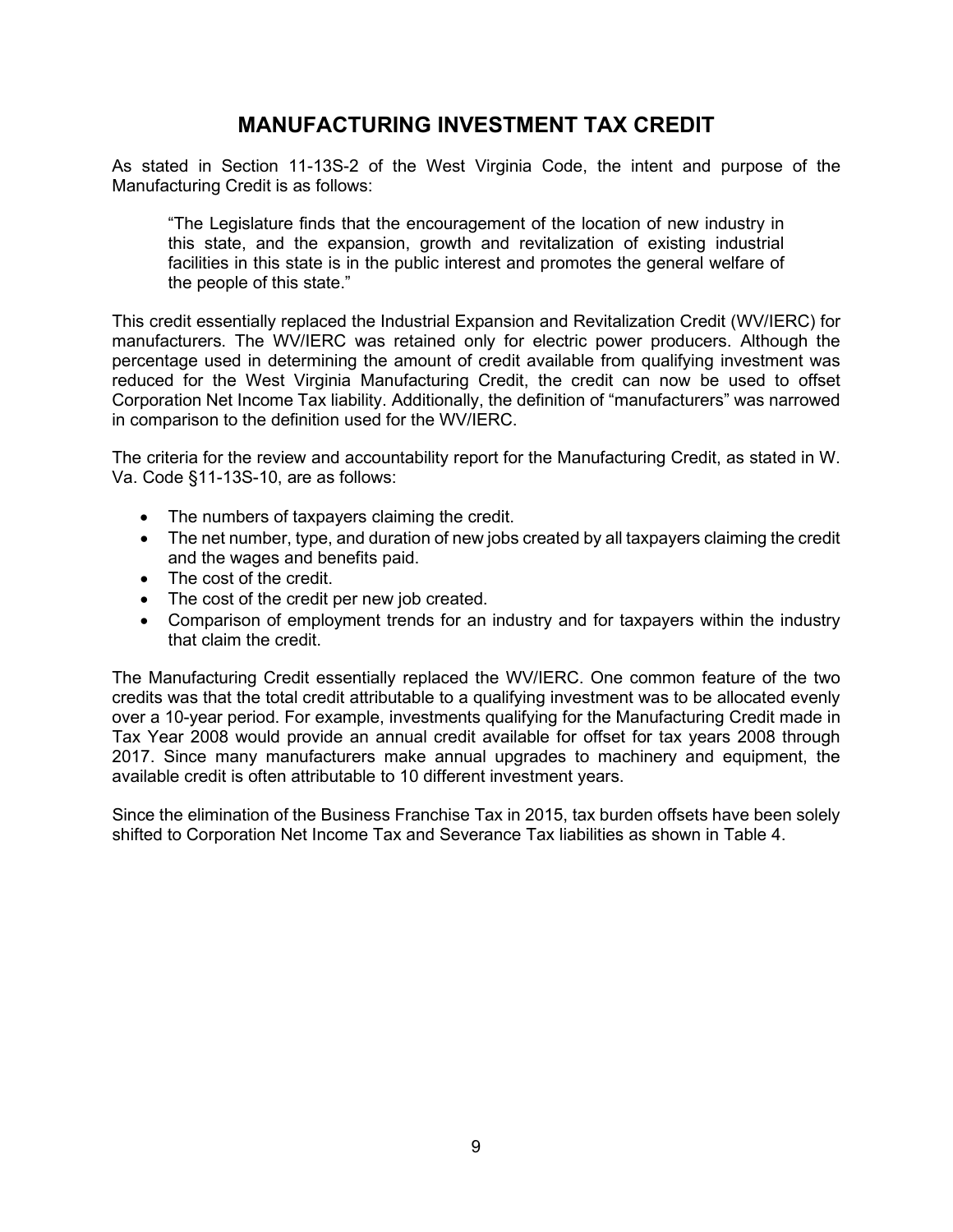| <b>Tax Year</b> |                |               | <b>Credit Claims: BFT</b> |                 |                | <b>Credit Claims: CNIT</b> | <b>Credit Claims: SEV</b> |                |               |               |                | <b>Total Claims</b> |
|-----------------|----------------|---------------|---------------------------|-----------------|----------------|----------------------------|---------------------------|----------------|---------------|---------------|----------------|---------------------|
|                 | <b>Number</b>  |               | Amount                    | <b>Number</b>   |                | <b>Amount</b>              | <b>Number</b>             |                | <b>Amount</b> | <b>Number</b> |                | Amount              |
| 2012            | 121            | $\mathcal{L}$ | 3,506,195                 | 23              | $\mathfrak{F}$ | 1,989,689                  | 8                         | $\mathfrak{L}$ | 834,218       | 152           | $\mathfrak{S}$ | 6,330,102           |
| 2013            | 121            | \$            | 2,980,203                 | 26              | \$             | 1,894,057                  | 8                         | \$             | 895,183       | 155           | \$             | 5,769,443           |
| 2014            | 110            | \$            | 2,011,462                 | 35              | \$             | 2,803,883                  | 8                         | $\mathfrak{L}$ | 934,234       | 153           | $\mathbb{S}$   | 5,749,579           |
| 2015            | $\mathbf 0$    | \$            | 0                         | 39              | \$             | 3,624,097                  | 10                        | \$             | 682,810       | 49            | \$             | 4,306,907           |
| 2016            | $\overline{0}$ | - \$          | 0                         | 35 <sub>1</sub> | $\mathfrak{F}$ | 3,994,128                  | 10                        | $\mathfrak{L}$ | 491,470       | 45            | - \$           | 4,485,598           |
| 2017            | 0              | -\$           | 0                         | 27              | \$             | 2,894,938                  | 9                         | \$             | 461,576       | 36            | \$             | 3,356,514           |
| 2018            | 0              | -\$           | 0                         | 15              | \$             | 1,464,907                  | 9                         | \$.            | 435,658       | 24            | \$             | 1,900,565           |

### **Table 4 – Manufacturing Credit Claims by Tax Type**

### **Table 5 – Average Manufacturing Credit Claims for Tax Years 2012 Through 2018**

| <b>Tax Year</b> | <b>Total Manufacturing Credit</b><br><b>Claimed</b> | Count | <b>Average Manufacturing</b><br><b>Credit</b><br><b>Claimed</b> |
|-----------------|-----------------------------------------------------|-------|-----------------------------------------------------------------|
| 2012            | \$6,330,102                                         | 152   | \$41,645                                                        |
| 2013            | \$5,769,443                                         | 155   | \$37,222                                                        |
| 2014            | \$5,749,579                                         | 153   | \$37,579                                                        |
| 2015            | \$4,306,907                                         | 49    | \$87,896                                                        |
| 2016            | \$4,485,598                                         | 45    | \$99,680                                                        |
| 2017            | \$3,356,514                                         | 36    | \$93,237                                                        |
| 2018            | \$1,900,565                                         | 24    | \$79,190                                                        |

Data are subject to change. The Business Franchise Tax was eliminated for all taxpayers beginning in 2015.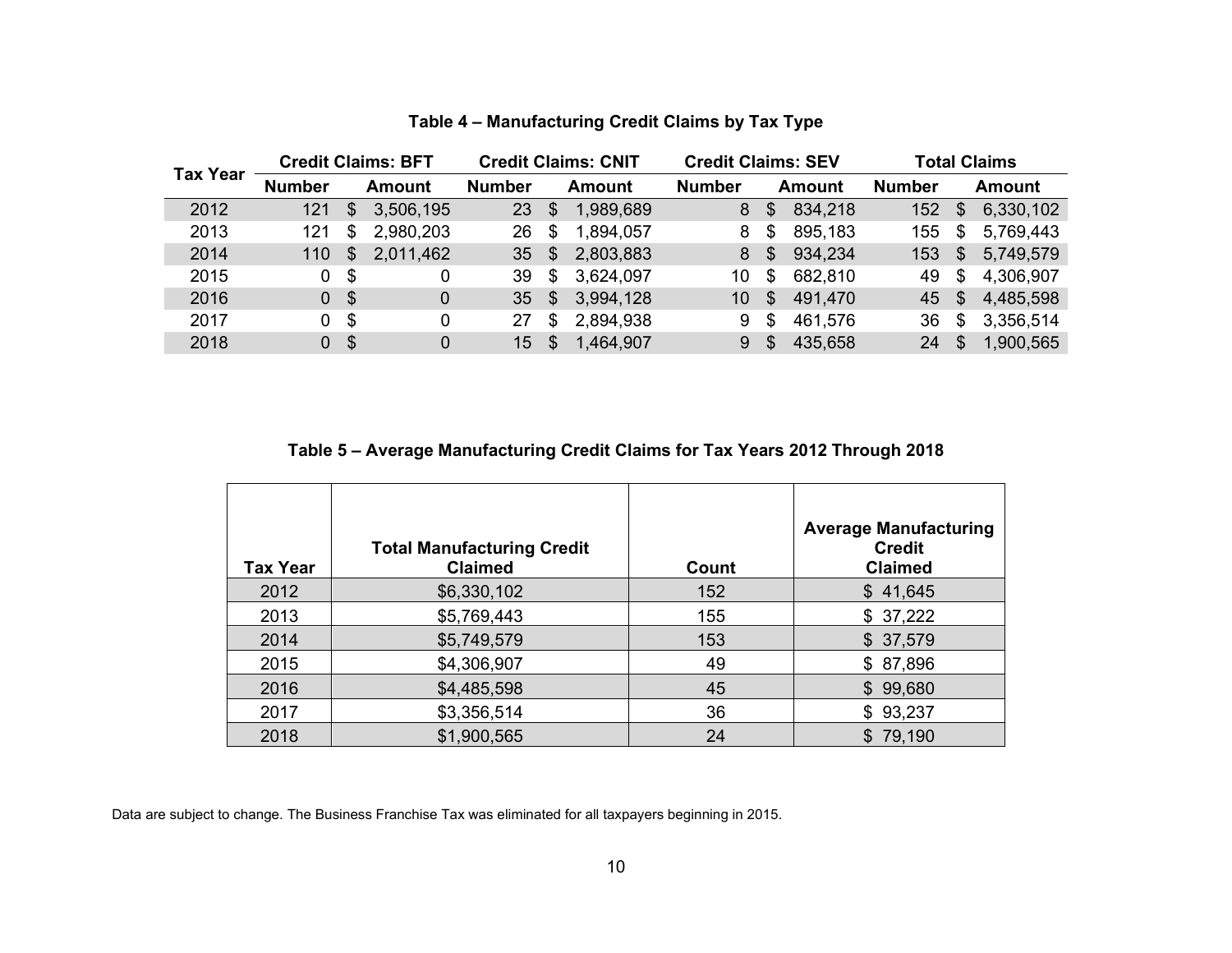Although job creation is not a requirement for the Manufacturing Credit, information on new jobs is part of the report criteria. Similar to the previous credits included in this report, potential Manufacturing Credit claimants were required to file an Application for West Virginia Manufacturing Investment Tax Credit (WV/MITC-A) before claiming the credit. Based upon information from the WV/MITC-A, the number of new jobs created, as reported by taxpayers applying for this credit, is shown in Table 6. It is important to note that, while efforts are made to verify these numbers, employment data is self-reported by taxpayers.

| <b>Tax Year</b> | <b>Prior to</b><br><b>Investment</b> | <b>Year Investment</b><br><b>Placed in Service</b> | <b>Net</b><br>Change |
|-----------------|--------------------------------------|----------------------------------------------------|----------------------|
| 2012            | 14,384                               | 13,750                                             | (634)                |
| 2013            | 13,349                               | 13,823                                             | 474                  |
| 2014            | 16,687                               | 16,733                                             | 46                   |
| 2015            | 11,191                               | 12,078                                             | 887                  |
| 2016            | 9,662                                | 9,749                                              | 87                   |
| 2017            | 9,745                                | 9,765                                              | 20                   |
| 2018            | 9,607                                | 9,582                                              | 25                   |

**Table 6 – Change in Employment of West Virginia Manufacturing Credit Applicants**

The largest single-year increase in this period (887 jobs) was reported in Tax Year 2015. Many manufacturers make annual upgrades to machinery and equipment and therefore submit a new WV/MITC-A each tax year.

Between 2012 and 2017, annual State manufacturing employment changes ranged from a minimum loss of -0.4 percent in 2015 to a maximum employment loss of -1.7 percent in 2016. However, between 2017 and 2019, there was a modest State manufacturing employment gain of 0.6 percent. Reinvestment is critical to the long-run survival of any manufacturing facility. Increasing productivity in a globally competitive environment tends to limit growth in manufacturing employment. The employment numbers provided by manufacturing credit recipients in Table 6 and the overall State employment numbers provided in Table 7 both generally indicate overall employment stability for these groups of taxpayers.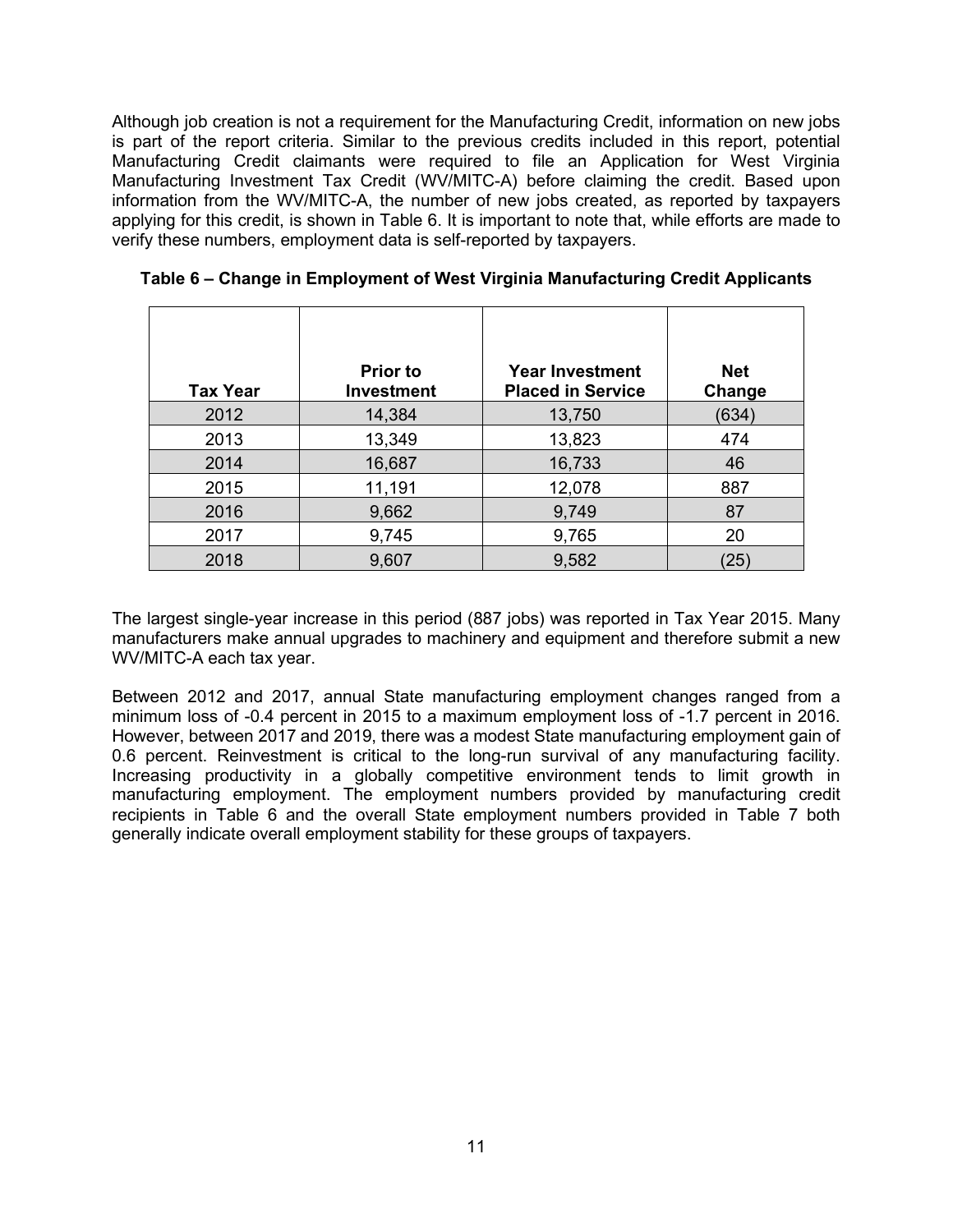| Year | <b>Total</b><br><b>Manufacturing</b><br><b>Employment</b> | Change in<br><b>Manufacturing</b><br><b>Employment</b> |
|------|-----------------------------------------------------------|--------------------------------------------------------|
| 2012 | 49,100                                                    | $-0.8%$                                                |
| 2013 | 48,400                                                    | $-1.4%$                                                |
| 2014 | 47,900                                                    | $-1.0%$                                                |
| 2015 | 47,700                                                    | $-0.4%$                                                |
| 2016 | 46,900                                                    | $-1.7%$                                                |
| 2017 | 46,700                                                    | $-0.4%$                                                |
| 2018 | 47,000                                                    | 0.6%                                                   |
| 2019 | 47,000                                                    | 0.0%                                                   |

#### **Table 7 – Statewide Manufacturing Employment**

As part of the data collected in the WV/MITC-A, applicants were asked to provide information on health plans and retirement plans provided to employees. Table 8 summarizes information reported on the WV/MITC-A. While employment, health plan, and retirement data requested on applications are generally completed by most businesses, a few were filed with one or more data elements missing. The values in the following table exclude applications with missing data for the benefits from the calculations.

#### **Table 8 – Benefits Provided by Manufacturing Credit Businesses**

|                                                                   | <b>Health Plan</b> | <b>Retirement Plan</b> |
|-------------------------------------------------------------------|--------------------|------------------------|
| Manufacturing Credit businesses providing 100<br>percent coverage | 38.5%              | 41 7%                  |
| Weighted average cost of benefit per employee                     | \$8,272            | \$3,753                |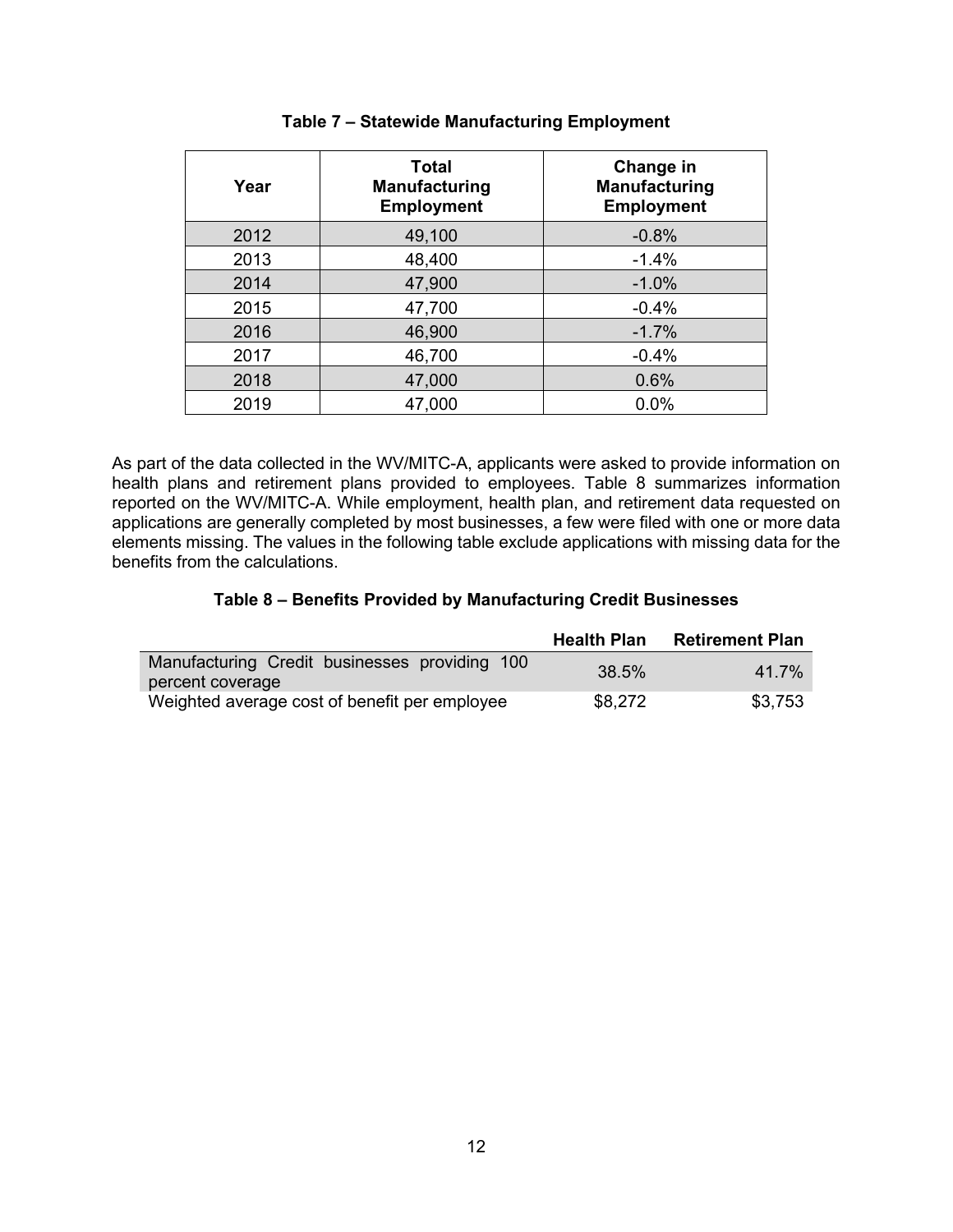The final criterion for West Virginia Manufacturing Credit analysis is a comparison of net wage trends for the industry and for taxpayers within the industry that claim the credit. As shown in Figure 1, the average wage of employees of applicants for the Manufacturing Credit was greater than the statewide average wage for all manufacturing jobs for all periods covered by this report. On average, between tax years 2012 through 2018, the wages reported by Manufacturing Credit applicants was 29.6% higher than the statewide average. The highest deviation in wages occurred in Tax Year 2016, where the average wage reported of \$58,222 per year by Manufacturing Credit applicants was 40 percent higher than the statewide wage average of \$41,595 per year. Some of the deviation may be attributed to incomplete wage information from Manufacturing Credit applicants.



\*Statewide average annual manufacturing wages retrieved from the U.S. Bureau of Labor Statistics.